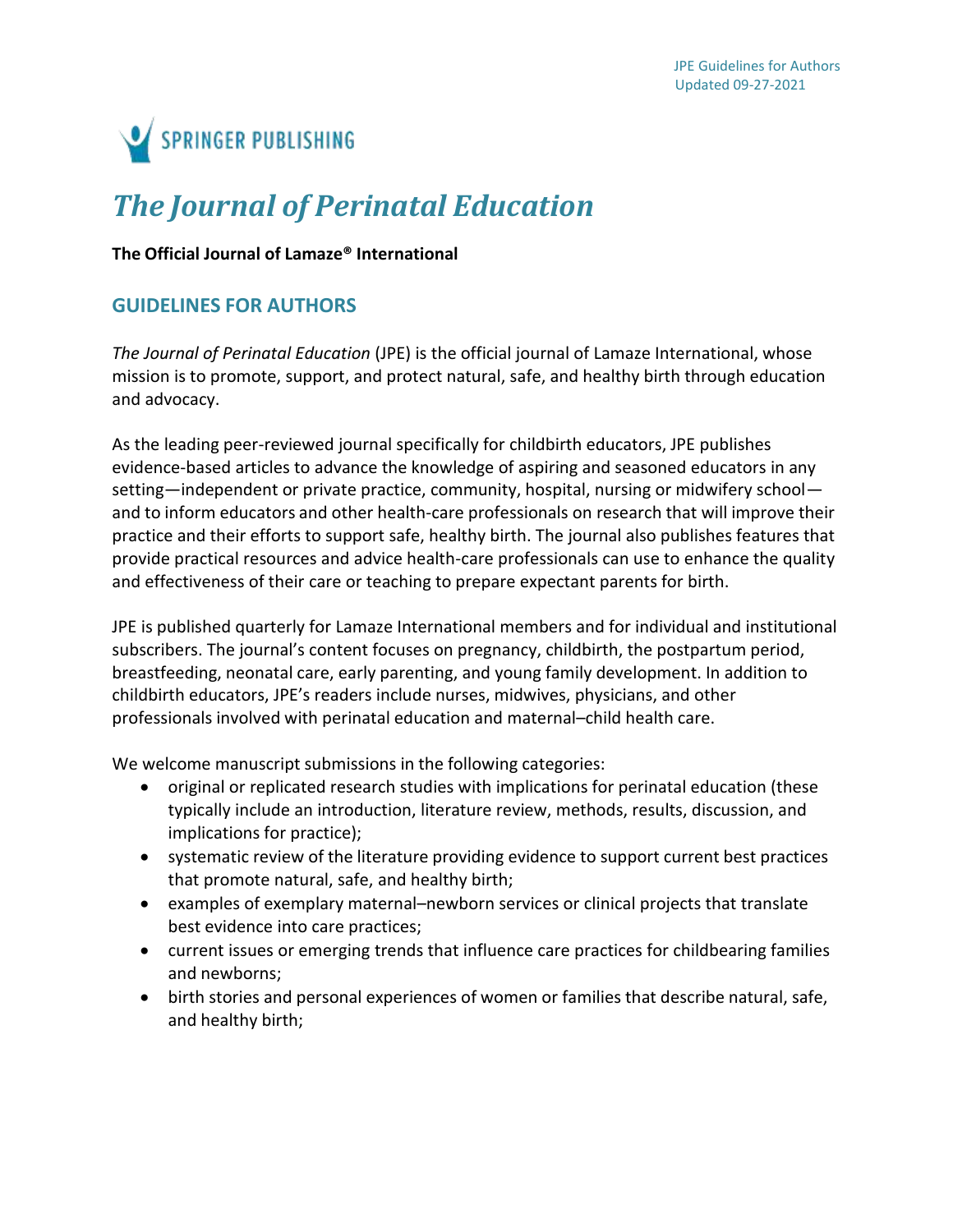- guest editorials with critical commentary on professional issues or trends influencing maternity care;
- letters to the editor of 300 words or less, commenting on recent articles published in the journal; and
- creative submissions such as poetry, photos, and drawings.

# **CONTACT US**

We welcome and encourage your inquiries:

# **Wendy C. Budin, PhD, RN-BC, LCCE, FACCE, FAAN**

Editor-in-Chief E-mail: [wendy.budin@rutgers.edu](mailto:wendy.budin@rutgers.edu) Phone: (973) 972-9731

# **SUBMITTING YOUR MANUSCRIPT**

JPE uses the ScholarOne Manuscripts online manuscript submission and peer review system. To access the system and submit your manuscript to JPE, go to: <https://mc.manuscriptcentral.com/j-pe> .

First-time users on the J-PE ScholarOne site must click the "Create an Account" option and enter the requested information. **Be sure to include complete and accurate contact information, especially your e-mail address and if available, a primary cc email address.** (If, at a later date, you need to update your information, you can log in on the site and click on your name in the navigation bar at the upper right side of the screen.) Upon successful registration, you will receive an e-mail with your assigned username and password.

If you have already registered on JPE's ScholarOne Manuscripts site or if you are a repeat user, do not register again. Instead, click the "Login" option and log in to the system as an author. **Please confirm your contact information is still correct and up-to-date** (click on your name in the navigation bar at the top to check and update your details).

- After logging in as an author, click "Begin Submission." Follow the step-by-step instructions and fill in the required fields before loading your manuscript.
- **Be sure to preview and approve the PDF** version of your manuscript; otherwise, the submission process will not be complete.
- After you successfully complete the submission process, you'll receive an e-mail from the system, advising that your manuscript has been successfully submitted. Additionally, your submission will be noted as a "Submitted Manuscript" on your Author page.
- Please retain copies of all files that you submit.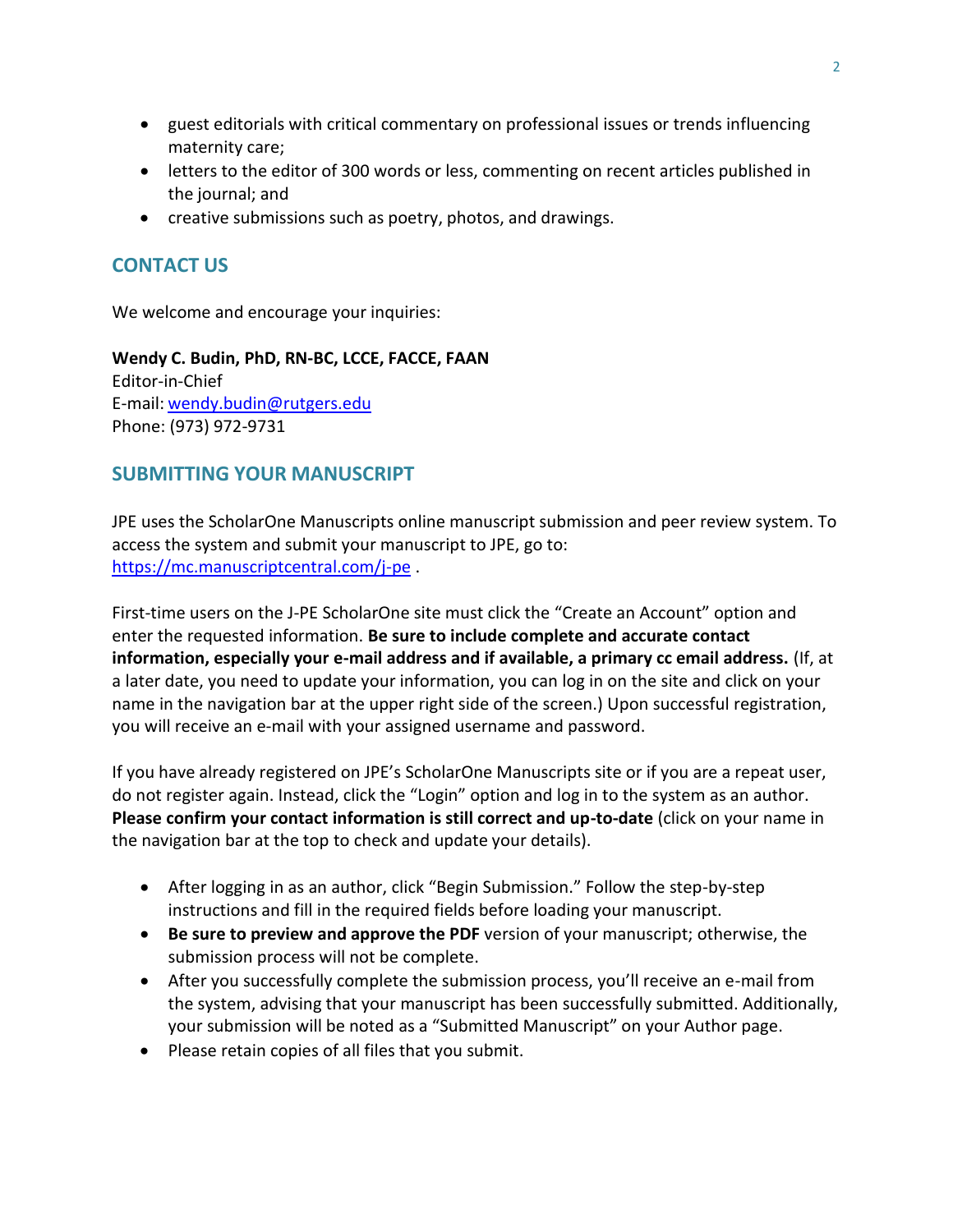If you have difficulties uploading your manuscript or need any assistance, please contact publishing assistant Koren Thomas at Springer Publishing Company [\(kthomas@springerpub.com\)](mailto:kthomas@springerpub.com).

# **PREPARING YOUR MANUSCRIPT FOR SUBMISSION**

Prepare your manuscript according to the most recent edition of the *Publication Manual of the American Psychological Association* (APA) for formatting, grammar, punctuation, and style. In addition to the manual, check APA's website for more information about APA style [\(www.apastyle.org/index.aspx\)](http://www.apastyle.org/index.aspx).

### **General Guidelines**

- Use Microsoft Word for your manuscript submission file.
- Combine your manuscript's abstract, main text, and references into one document. Tables and figures can also be included with this document (each placed on separate pages after the reference list) or, depending on their file format (e.g., TIFF, PICT, JPEG), uploaded as separate files with your submission.
- Use 1-inch margins on all sides, left justified only (do not justify the right margin).
- Number pages consecutively, beginning with the abstract page and continuing through the reference list and the pages containing your tables and figures. Include page numbers and a running head (short title) in a "header" on each page. Do not include your name, initials, or identifying information in the header or in the name of your submission file.
- Use 12-point Times New Roman font consistently throughout the manuscript.
- Double-space the entire document (including abstract, block quotations, references, tables, and legends).
- Create each new paragraph with a 1/2-inch tab indentation on the first line. Do not create new paragraphs by inserting an extra line space between paragraphs.
- Follow APA style for headings and subsequent subheading levels.
- If you use a reference-managing program (e.g., EndNote®), remove all "field codes" (which turn the citations and references gray) before submitting your manuscript.
- Limit your manuscript length to 16 pages (excluding references, tables, and figures).
- Include a section on implications for practice—especially for childbirth educators, JPE's primary readership.

## **Cover Letter**

Prepare a brief cover letter, separate from your manuscript, to copy and paste in the "Author Comments" field when you upload your submission. Include the full title of your manuscript and add any comments or indicate specific features of the manuscript that the editors should note. The cover letter should also identify any tables, figures, or other items (e.g., photos) that accompany the manuscript, need special headings or captions, and/or may require written permission to be published.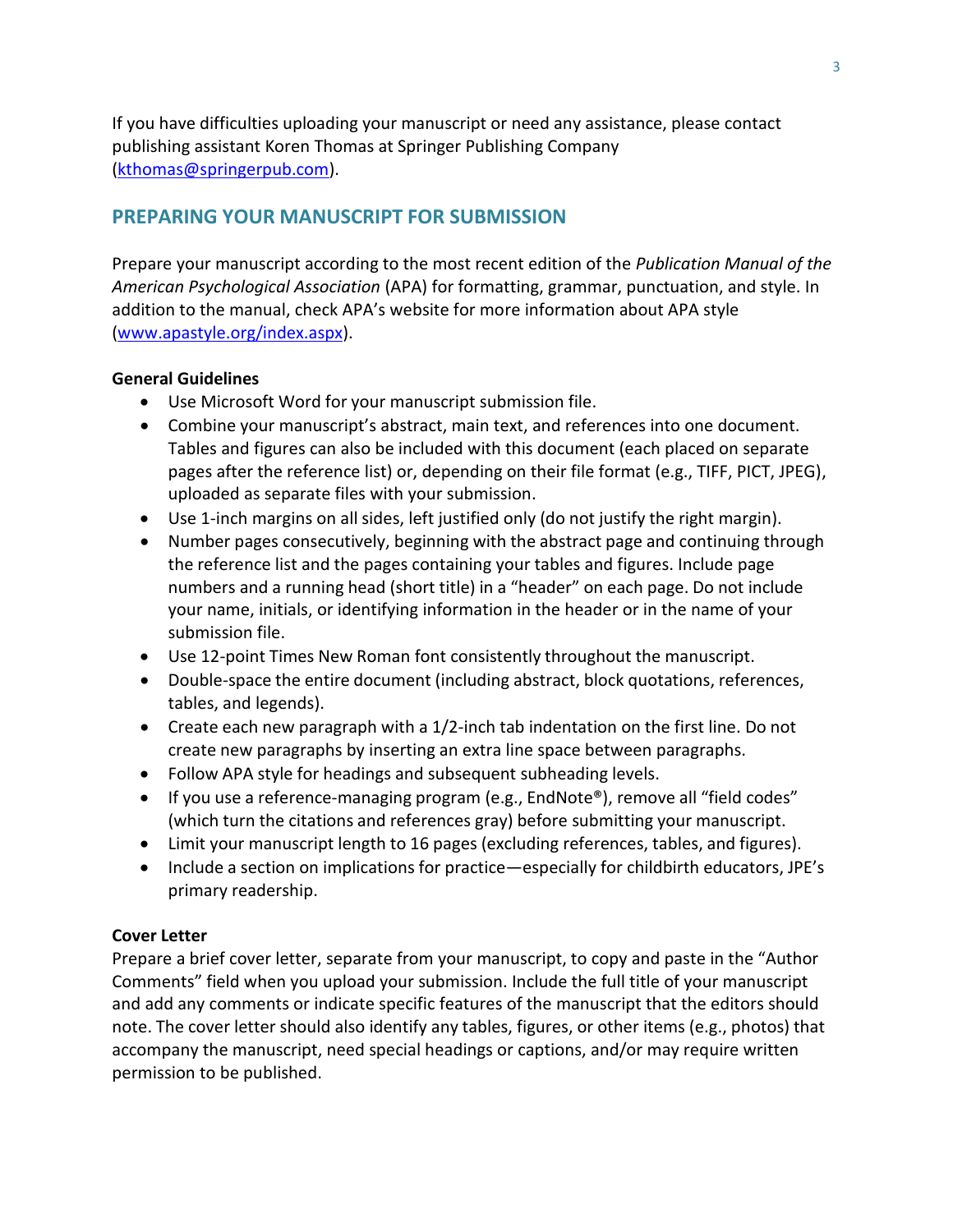#### **Title Page**

- **Separate:** Upload the title page as a separate document with your submission.
- **Title:** Include the full title of your manuscript.
- **Running head:** Include a running head (short title), which is an abbreviated wording of the title and usually not more than four or five words.
- **Author information:** List full name, credentials, and affiliations of each author. Clearly identify the corresponding author, with complete mailing address, telephone and fax numbers, and e-mail address.
- **Acknowledgments:** If applicable, include a brief acknowledgment. Acknowledgments may include reference to grants or other financial assistance and/or reference to any individual(s) who, although not considered a primary author, contributed to the manuscript. Do not include acknowledgments in the body of your manuscript submission. If your manuscript is accepted for publication, we will add the acknowledgments at a later stage.

### **Abstract and Keywords**

- Begin the first page of your manuscript submission with an abstract (limited to 120 words) on a single page. The abstract should summarize the main points of your manuscript. Do not provide a structured abstract, do not include the same sentences as in your introduction, and do not cite references in the abstract.
- Double-space the abstract and type as a single paragraph, without paragraph indentation.
- In the "Attributes" step of your manuscript upload, select three to five keywords for indexing purposes.
- Begin page numbering your manuscript on the abstract page.

#### **Citations and References**

References are a critical element of a scholarly publication and demand close scrutiny. As the manuscript's author, you are responsible for correctly, completely, and accurately citing and referencing sources. Your careful attention to accurately citing and referencing sources helps confirm your reliability as a researcher and an author.

- JPE adheres to the most recent edition of the *Publication Manual of the American Psychological Association* (APA) for style requirements, in which citations are included in the text (identifying the last name(s) of the author(s) and year of publication), and the reference list is alphabetized by the last name of the author(s).
- References should include only primary sources and be used prudently.
- References should be current (5 years or less, except classic publications).
- The reference list should be double-spaced and should directly follow the main body of your manuscript.
- The first line of each reference entry should be flush left, with subsequent lines indented 1/2 inch (use the "hanging indentation" feature in Microsoft Word, not the space bar or tab key). Do not separate each reference list item with an extra line space.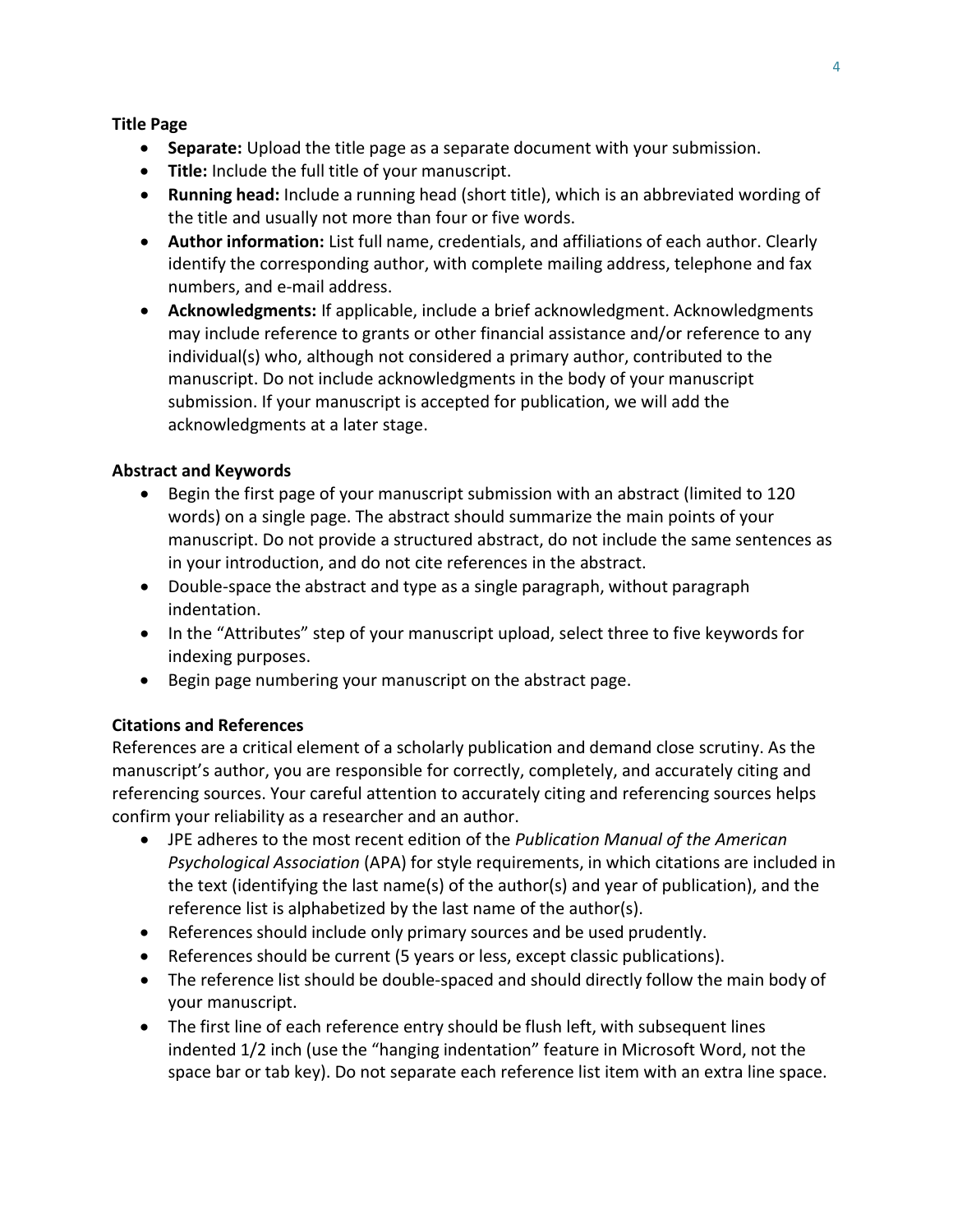## **Tables**

Tables are an effective way to summarize, organize, or condense data or information. Data appearing in the tables should supplement, not merely duplicate, the data presented in the text. A table should be able to stand independently, without requiring explanation from the text.

- Include each table on a separate page following the reference list. Do not imbed your tables in the main body of your manuscript.
- Number tables consecutively, using Arabic numerals, in the order of their mention in the text (all tables must be mentioned in the text).
- Double space all content in tables. (Or, if necessary, use single-spacing if you think it helps improve the table's readability for peer review.)
- Limit the use of rules (i.e., lines) in a table to lines that are necessary for clarity (see APA style requirements).
- Following the table's number, provide a brief, clear, and explanatory title (doublespaced). The title must not contain abbreviations, even if abbreviations are already identified in the text. Do not include the table number and title in a formatted cell of the table; instead, provide the table number and title on a separate line above the table.
- Provide a "*Note*" at the bottom of the table (double-spaced) to identify and spell out abbreviations used in the table and to add information noted by asterisks or other symbols in the table.
- If a table is taken from previously published material, you must provide written permission for its use from the copyright holder. Also, full credit must be given to the original source in the "*Note*" at the bottom of the table, and the original source must be included in the reference list. Send a copy of the copyright holder's written permission for use to Managing Editor Megan Larkin via e-mail [\(mlarkin@springerpub.com\)](mailto:mlarkin@springerpub.com).

## **Figures**

Figures include diagrams, flow charts, line drawings, and photographs. Figures can highlight patterns or trends in data and display complex relationships. Like tables, figures should be able to stand independently, without requiring explanation from the text.

- Include each figure on a separate page following the reference list or, if necessary (depending on the figure's file format) upload as a separate file with your manuscript submission. Do not imbed your figures in the main body of your manuscript.
- Number figures consecutively, using Arabic numerals, in the order of their mention in the text (all figures must be mentioned in the text).
- Figures should be high quality and submitted as a TIFF, JPEG, PDF, or EPS electronic file, with a resolution of at least 300 dpi. Please do not send native file formats (e.g., Excel, PowerPoint).
- JPE does not print in color. If original figures (e.g., diagrams, flow charts, graphs) use color to distinguish between elements, change to identifiable levels of black-and-white shading. Color photos may be submitted, but please be advised that they will be printed in black-and-white.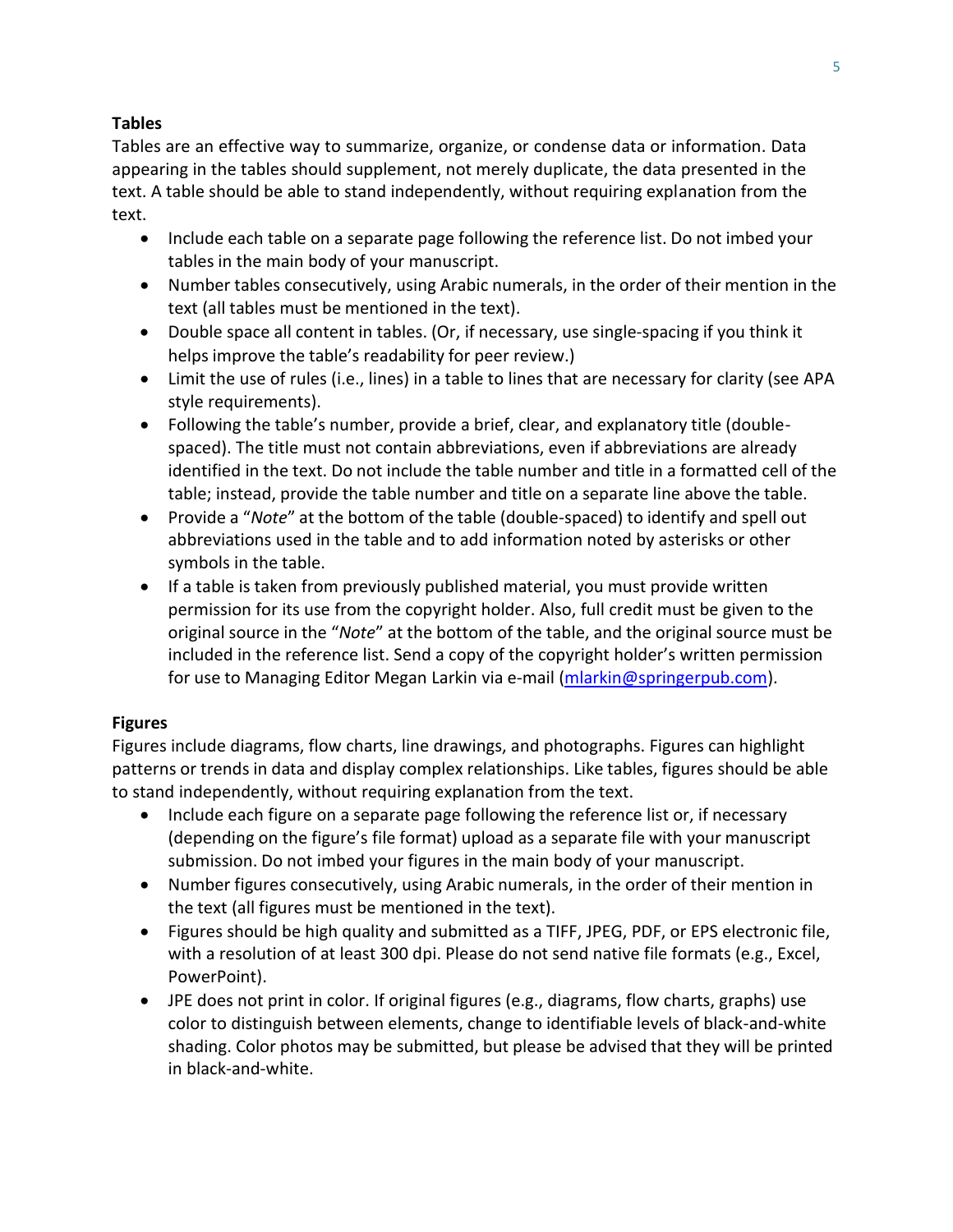- Do not include the figure's title or legend/caption in the figure's actual file; instead, provide the figure's title (including number) at the top of the figure, and, at the bottom of the figure, provide a succinct clause or phrase (legend) that identifies the specific topic of the figure or describes what the data show (double-spaced).
- If the figure is taken from previously published material, you must provide written permission for its use from the copyright holder. Also, full credit must be given to the original source in the legend at the bottom of the figure, and the original source must be included in the reference list. Send a copy of the copyright holder's written permission for use to Megan Larkin via e-mail [\(mlarkin@springerpub.com\)](mailto:mlarkin@springerpub.com).
- Photographs of potentially identifiable people must be accompanied by their written permission to use the photograph. A photograph permission form is available for download at [https://media.springerpub.com/media/springer](https://media.springerpub.com/media/springer-journals/JPE_Photo_Form.pdf)[journals/JPE\\_Photo\\_Form.pdf.](https://media.springerpub.com/media/springer-journals/JPE_Photo_Form.pdf) Please fill out the form and upload it with your submission.

#### **Copyright Transfer Form**

It is a requirement for the journal to receive a signed Copyright Transfer Agreement (CTA) for all contribution types. This has been integrated into the submission process so authors no longer need to download a separate form. All authors who submit their manuscripts to the journal agree to transfer copyright ownership to Springer Publishing Company in the event that the article is accepted and published in this journal. In the event that your paper is rejected or withdrawn, the rights revert back to you.

#### **Policies and Statements**

It is the responsibility of the author(s) to read Springer Publishing Company's journal policies and statements at [https://connect.springerpub.com/journals-policies-and-statements.](https://connect.springerpub.com/journals-policies-and-statements) Conflicts of Interest, Statements of Informed Consent, and Statements of Human and Animal Rights must be included when you submit your manuscript. Failure to do so may result in your manuscript being returned to you.

#### **DOUBLE-BLIND PEER REVIEW**

JPE blinds reviewers to the name(s) of a manuscript's author(s) and corresponding institution affiliations. To help maintain such blinding, do not include any identifying information or firstperson references to previous research in your abstract and main text. Likewise, you will be blinded from the reviewers' names and identities.

The peer-review process begins after your manuscript is successfully submitted on JPE's [ScholarOne Manuscripts site.](https://mc.manuscriptcentral.com/j-pe) JPE editorial staff first checks your paper for completeness and adherence to blind peer review submission and formatting requirements. The manuscript is then forwarded to JPE's editor-in-chief, who reads the manuscript and sends it to reviewers or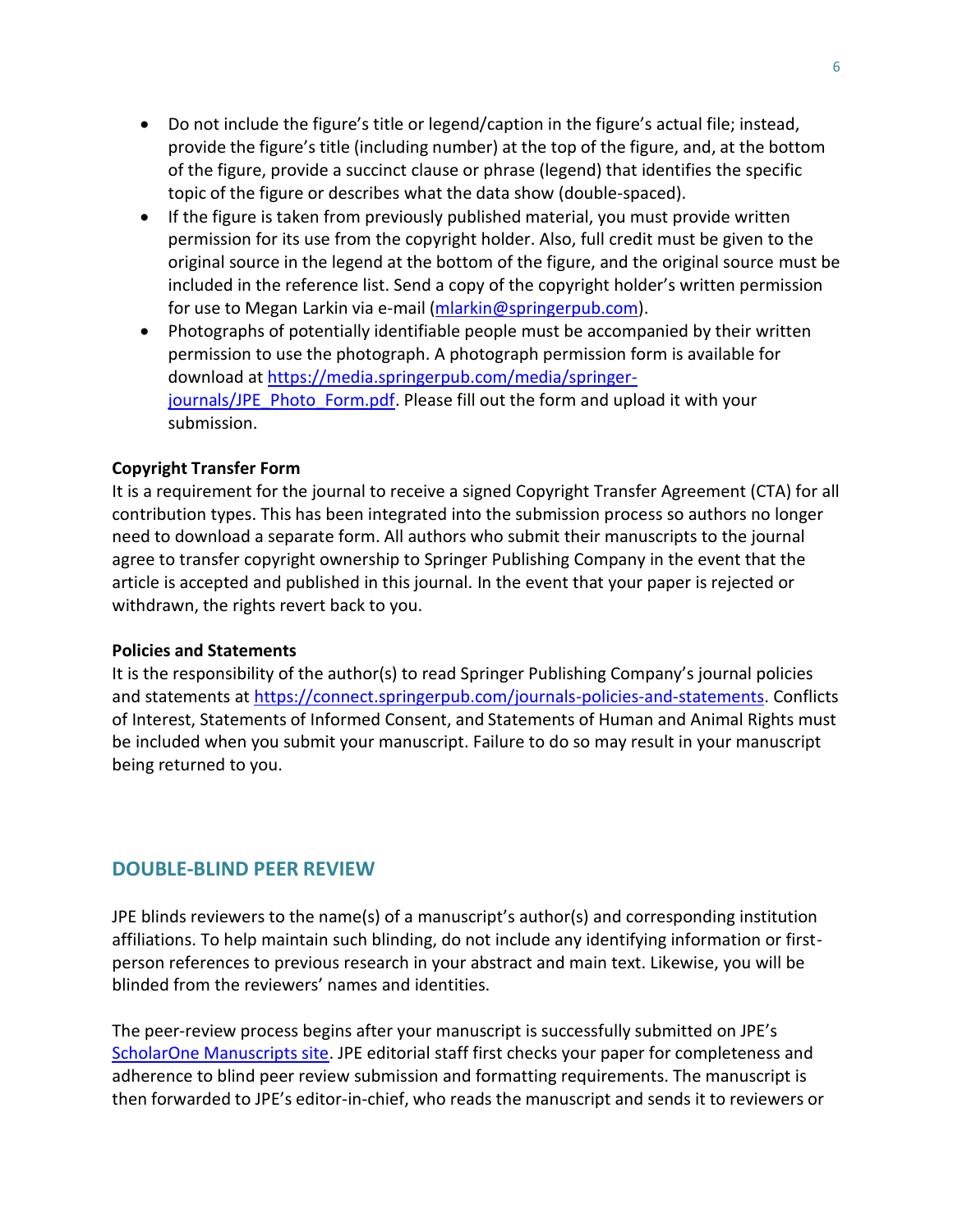returns the manuscript to you with revision requests before sending out for review. In some cases, depending on the type of submission, the editor-in-chief may decide on immediate acceptance for publication as a commentary or a column-type article, without sending the submission out for peer review.

Two or more reviewers who are authorities on the subject of your submission will be asked to judge the relevance, rigor, validity, originality, accuracy, significance, and balance of your manuscript. The initial review process can take from 2 to 3 months, depending on the reviewers' availability and on the number of other submissions in the journal's pipeline. You can log on t[o https://mc.manuscriptcentral.com/j-pe](https://mc.manuscriptcentral.com/j-pe) at any time to check the status of your submission. If you have not received notice of a decision after 2 to 3 months, you are welcome to contact JPE's editorial office [\(wendy.budin@rutgers.edu\)](mailto:wendy.budin@rutgers.edu) to request an update on your manuscript's status.

After evaluating the initial peer reviews, JPE's editor-in-chief will notify you via e-mail of her decision (accept, revise, or reject). If you receive a decision to revise your manuscript, we encourage you to do so, since most of the manuscripts published in JPE are revised before being accepted. You will be asked to address the reviewers' suggestions and concerns and to resubmit your revised manuscript with a detailed explanation outlining the changes you made, per the reviewers' suggestions.

If your manuscript is accepted for publication in an upcoming JPE issue, you will receive information about the projected publication date and details about the production process. Also, the JPE editorial office will e-mail you a proofread version of your manuscript for you to approve and, if necessary, add additional edits before it is sent to Springer Publishing Company for production.

## **PUBLICATION ACCEPTANCE**

#### **E-Proof**

Before your article goes to final press, you will receive, via e-mail attachment, a copyedited, typeset "e-proof" to approve and, if necessary, request last-minute edits or minor adjustments.

#### **Copies of Your Published Article**

After your article is published in JPE, you will receive a PDF of the final, published version of your article (via e-mail attachment), along with two complimentary hard copies of the entire journal issue (via postal mailing). Make sure your contact information (especially e-mail address and preferred postal mailing address) is accurate and up-to-date. To do so, log in to the J-PE ScholarOne site<https://mc.manuscriptcentral.com/j-pe> and click on your name in the navigation bar at the upper right.

#### **Indexing**